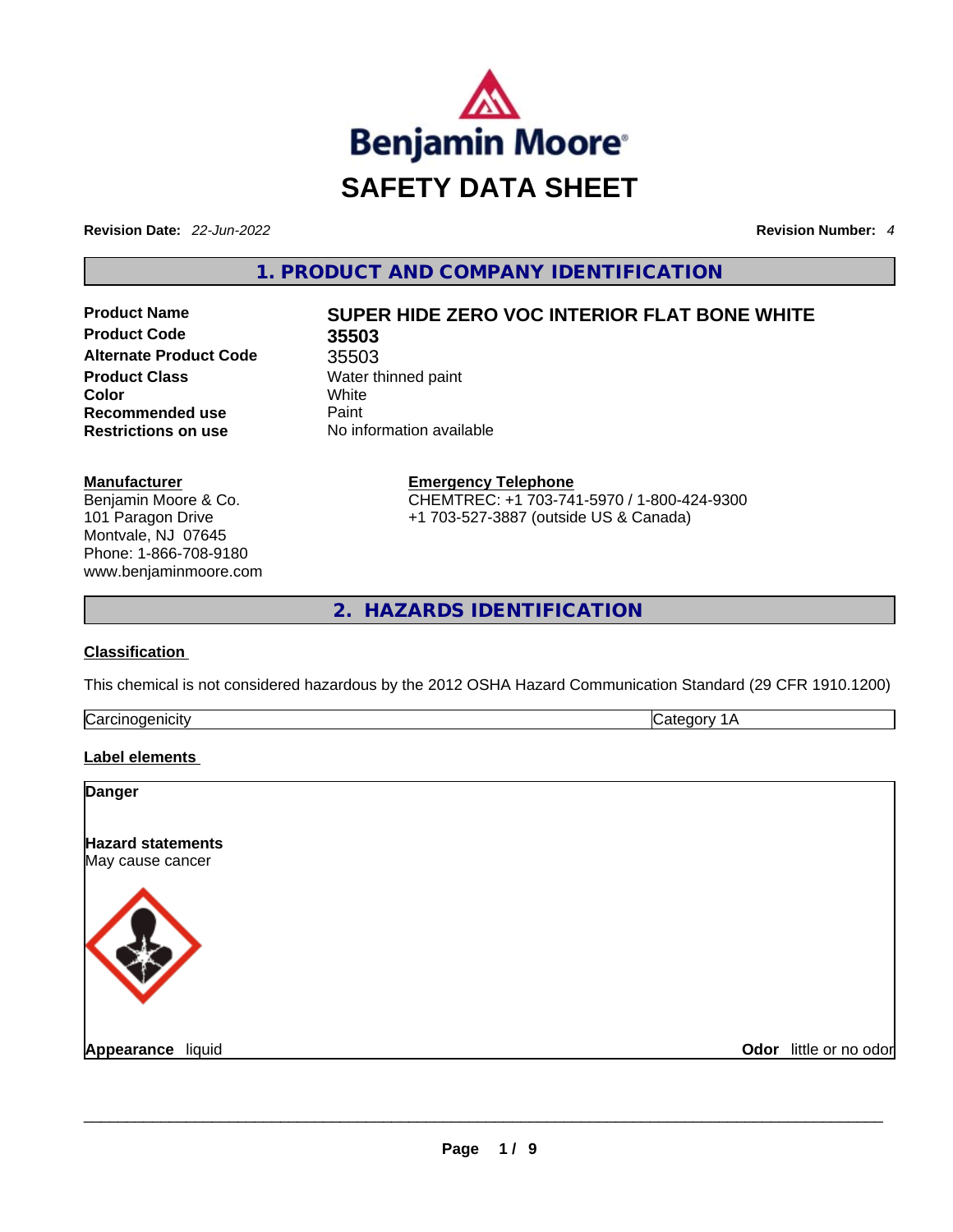#### **Precautionary Statements - Prevention**

Obtain special instructions before use Do not handle until all safety precautions have been read and understood Use personal protective equipment as required

#### **Precautionary Statements - Response**

IF exposed or concerned: Get medical advice/attention

#### **Precautionary Statements - Storage**

Store locked up

#### **Precautionary Statements - Disposal**

Dispose of contents/container to an approved waste disposal plant

#### **Hazards not otherwise classified (HNOC)**

Not applicable

#### **Other information**

No information available

 **WARNING:** This product contains isothiazolinone compounds at levels of <0.1%. These substances are biocides commonly found in most paints and a variety of personal care products as a preservative. Certain individuals may be sensitive or allergic to these substances, even at low levels.

 $\_$  ,  $\_$  ,  $\_$  ,  $\_$  ,  $\_$  ,  $\_$  ,  $\_$  ,  $\_$  ,  $\_$  ,  $\_$  ,  $\_$  ,  $\_$  ,  $\_$  ,  $\_$  ,  $\_$  ,  $\_$  ,  $\_$  ,  $\_$  ,  $\_$  ,  $\_$  ,  $\_$  ,  $\_$  ,  $\_$  ,  $\_$  ,  $\_$  ,  $\_$  ,  $\_$  ,  $\_$  ,  $\_$  ,  $\_$  ,  $\_$  ,  $\_$  ,  $\_$  ,  $\_$  ,  $\_$  ,  $\_$  ,  $\_$  ,

# **3. COMPOSITION INFORMATION ON COMPONENTS**

| <b>Chemical name</b> | CAS No.    | Weight-%    |
|----------------------|------------|-------------|
| Limestone            | 1317-65-3  | $15 - 20$   |
| Titanium dioxide     | 13463-67-7 | $5 - 10$    |
| Kaolin, calcined     | 92704-41-1 | $5 - 10$    |
| Diatomaceous earth   | 61790-53-2 | - 5         |
| Silica, crystalline  | 14808-60-7 | $0.1 - 0.5$ |

|                                                  | 4. FIRST AID MEASURES                                                                                    |
|--------------------------------------------------|----------------------------------------------------------------------------------------------------------|
| <b>General Advice</b>                            | No hazards which require special first aid measures.                                                     |
| <b>Eye Contact</b>                               | Rinse thoroughly with plenty of water for at least 15 minutes and consult a<br>physician.                |
| <b>Skin Contact</b>                              | Wash off immediately with soap and plenty of water while removing all<br>contaminated clothes and shoes. |
| <b>Inhalation</b>                                | Move to fresh air. If symptoms persist, call a physician.                                                |
| Ingestion                                        | Clean mouth with water and afterwards drink plenty of water. Consult a physician if<br>necessary.        |
| <b>Most Important</b><br><b>Symptoms/Effects</b> | None known.                                                                                              |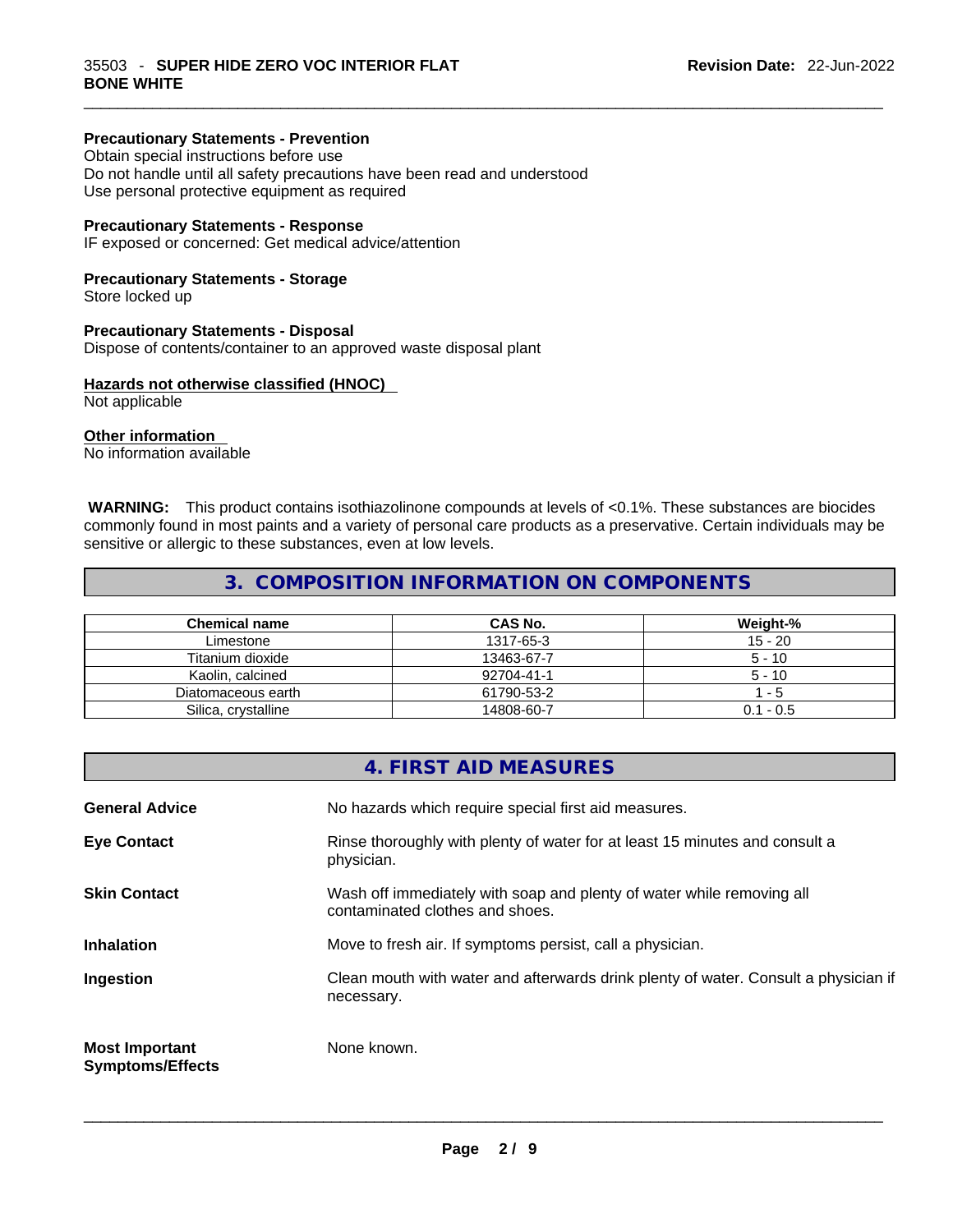| <b>Notes To Physician</b>                                     |                                      | Treat symptomatically.                                                                                                                       |                                                    |                                                          |                                |
|---------------------------------------------------------------|--------------------------------------|----------------------------------------------------------------------------------------------------------------------------------------------|----------------------------------------------------|----------------------------------------------------------|--------------------------------|
|                                                               |                                      | 5. FIRE-FIGHTING MEASURES                                                                                                                    |                                                    |                                                          |                                |
| <b>Suitable Extinguishing Media</b>                           |                                      | circumstances and the surrounding environment.                                                                                               |                                                    | Use extinguishing measures that are appropriate to local |                                |
| Protective equipment and precautions for firefighters         |                                      | As in any fire, wear self-contained breathing apparatus<br>pressure-demand, MSHA/NIOSH (approved or equivalent)<br>and full protective gear. |                                                    |                                                          |                                |
| <b>Specific Hazards Arising From The Chemical</b>             |                                      | Closed containers may rupture if exposed to fire or<br>extreme heat.                                                                         |                                                    |                                                          |                                |
| <b>Sensitivity to mechanical impact</b>                       |                                      | No                                                                                                                                           |                                                    |                                                          |                                |
| Sensitivity to static discharge                               |                                      | No                                                                                                                                           |                                                    |                                                          |                                |
| <b>Flash Point Data</b><br><b>Method</b>                      | Flash point (°F)<br>Flash Point (°C) |                                                                                                                                              | Not applicable<br>Not applicable<br>Not applicable |                                                          |                                |
|                                                               | <b>Flammability Limits In Air</b>    |                                                                                                                                              |                                                    |                                                          |                                |
| Lower flammability limit:<br><b>Upper flammability limit:</b> |                                      | Not applicable<br>Not applicable                                                                                                             |                                                    |                                                          |                                |
| <b>NFPA</b>                                                   | Health: 1                            | Flammability: 0                                                                                                                              | <b>Instability: 0</b>                              |                                                          | <b>Special:</b> Not Applicable |
| <b>NFPA Legend</b><br>0 - Not Hazardous<br>1 - Slightly       |                                      |                                                                                                                                              |                                                    |                                                          |                                |

 $\_$  ,  $\_$  ,  $\_$  ,  $\_$  ,  $\_$  ,  $\_$  ,  $\_$  ,  $\_$  ,  $\_$  ,  $\_$  ,  $\_$  ,  $\_$  ,  $\_$  ,  $\_$  ,  $\_$  ,  $\_$  ,  $\_$  ,  $\_$  ,  $\_$  ,  $\_$  ,  $\_$  ,  $\_$  ,  $\_$  ,  $\_$  ,  $\_$  ,  $\_$  ,  $\_$  ,  $\_$  ,  $\_$  ,  $\_$  ,  $\_$  ,  $\_$  ,  $\_$  ,  $\_$  ,  $\_$  ,  $\_$  ,  $\_$  ,

- 2 Moderate
- 3 High
- 

4 - Severe

*The ratings assigned are only suggested ratings, the contractor/employer has ultimate responsibilities for NFPA ratings where this system is used.* 

*Additional information regarding the NFPA rating system is available from the National Fire Protection Agency (NFPA) at www.nfpa.org.* 

# **6. ACCIDENTAL RELEASE MEASURES**

| <b>Personal Precautions</b>      | Avoid contact with skin, eyes and clothing. Ensure adequate ventilation.                             |
|----------------------------------|------------------------------------------------------------------------------------------------------|
| <b>Other Information</b>         | Prevent further leakage or spillage if safe to do so.                                                |
| <b>Environmental precautions</b> | See Section 12 for additional Ecological Information.                                                |
| <b>Methods for Cleaning Up</b>   | Soak up with inert absorbent material. Sweep up and shovel into suitable<br>containers for disposal. |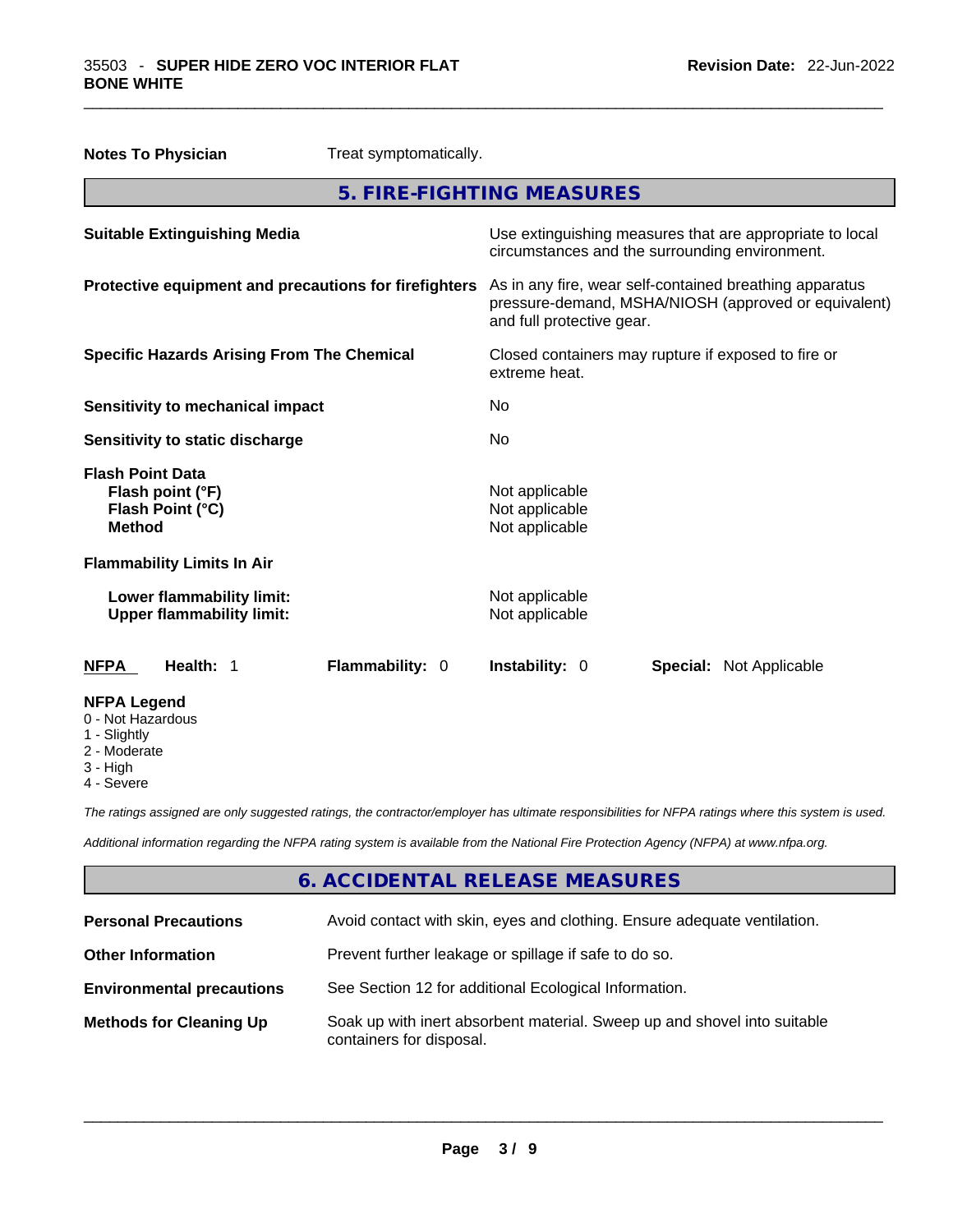|                               | 7. HANDLING AND STORAGE                                                                                                                                                          |
|-------------------------------|----------------------------------------------------------------------------------------------------------------------------------------------------------------------------------|
| <b>Handling</b>               | Avoid contact with skin, eyes and clothing. Avoid breathing vapors, spray mists or<br>sanding dust. In case of insufficient ventilation, wear suitable respiratory<br>equipment. |
| <b>Storage</b>                | Keep container tightly closed. Keep out of the reach of children.                                                                                                                |
| <b>Incompatible Materials</b> | No information available                                                                                                                                                         |

**8. EXPOSURE CONTROLS/PERSONAL PROTECTION** 

 $\_$  ,  $\_$  ,  $\_$  ,  $\_$  ,  $\_$  ,  $\_$  ,  $\_$  ,  $\_$  ,  $\_$  ,  $\_$  ,  $\_$  ,  $\_$  ,  $\_$  ,  $\_$  ,  $\_$  ,  $\_$  ,  $\_$  ,  $\_$  ,  $\_$  ,  $\_$  ,  $\_$  ,  $\_$  ,  $\_$  ,  $\_$  ,  $\_$  ,  $\_$  ,  $\_$  ,  $\_$  ,  $\_$  ,  $\_$  ,  $\_$  ,  $\_$  ,  $\_$  ,  $\_$  ,  $\_$  ,  $\_$  ,  $\_$  ,

# **Exposure Limits**

| <b>Chemical name</b> | <b>ACGIH TLV</b>                        | <b>OSHA PEL</b>                                   |
|----------------------|-----------------------------------------|---------------------------------------------------|
| Limestone            | N/E                                     | 15 mg/m <sup>3</sup> - TWA                        |
|                      |                                         | $5 \text{ mg/m}^3$ - TWA                          |
| Titanium dioxide     | TWA: $10 \text{ mg/m}^3$                | 15 mg/m $3$ - TWA                                 |
| Diatomaceous earth   | N/E                                     |                                                   |
|                      |                                         | 20 mppcf - TWA                                    |
| Silica, crystalline  | TWA: 0.025 mg/m <sup>3</sup> respirable | 50 µg/m <sup>3</sup> - TWA Respirable crystalline |
|                      | particulate matter                      | silica 50 $\mu$ g/m <sup>3</sup> - TWA            |
|                      |                                         |                                                   |

#### **Legend**

ACGIH - American Conference of Governmental Industrial Hygienists Exposure Limits OSHA - Occupational Safety & Health Administration Exposure Limits N/E - Not Established

| Ensure adequate ventilation, especially in confined areas.                                                                          |  |  |
|-------------------------------------------------------------------------------------------------------------------------------------|--|--|
|                                                                                                                                     |  |  |
| Safety glasses with side-shields.                                                                                                   |  |  |
| Protective gloves and impervious clothing.                                                                                          |  |  |
| In case of insufficient ventilation wear suitable respiratory equipment.                                                            |  |  |
| Avoid contact with skin, eyes and clothing. Remove and wash contaminated<br>clothing before re-use. Wash thoroughly after handling. |  |  |
|                                                                                                                                     |  |  |

# **9. PHYSICAL AND CHEMICAL PROPERTIES**

| Appearance              | liquid                   |  |
|-------------------------|--------------------------|--|
| Odor                    | little or no odor        |  |
| <b>Odor Threshold</b>   | No information available |  |
| Density (Ibs/gal)       | $10.9 - 11.3$            |  |
| <b>Specific Gravity</b> | $1.30 - 1.35$            |  |
| рH                      | No information available |  |
| <b>Viscosity (cps)</b>  | No information available |  |
| Solubility(ies)         | No information available |  |
| <b>Water solubility</b> | No information available |  |
| <b>Evaporation Rate</b> | No information available |  |
| Vapor pressure          | No information available |  |
|                         |                          |  |
|                         |                          |  |
|                         |                          |  |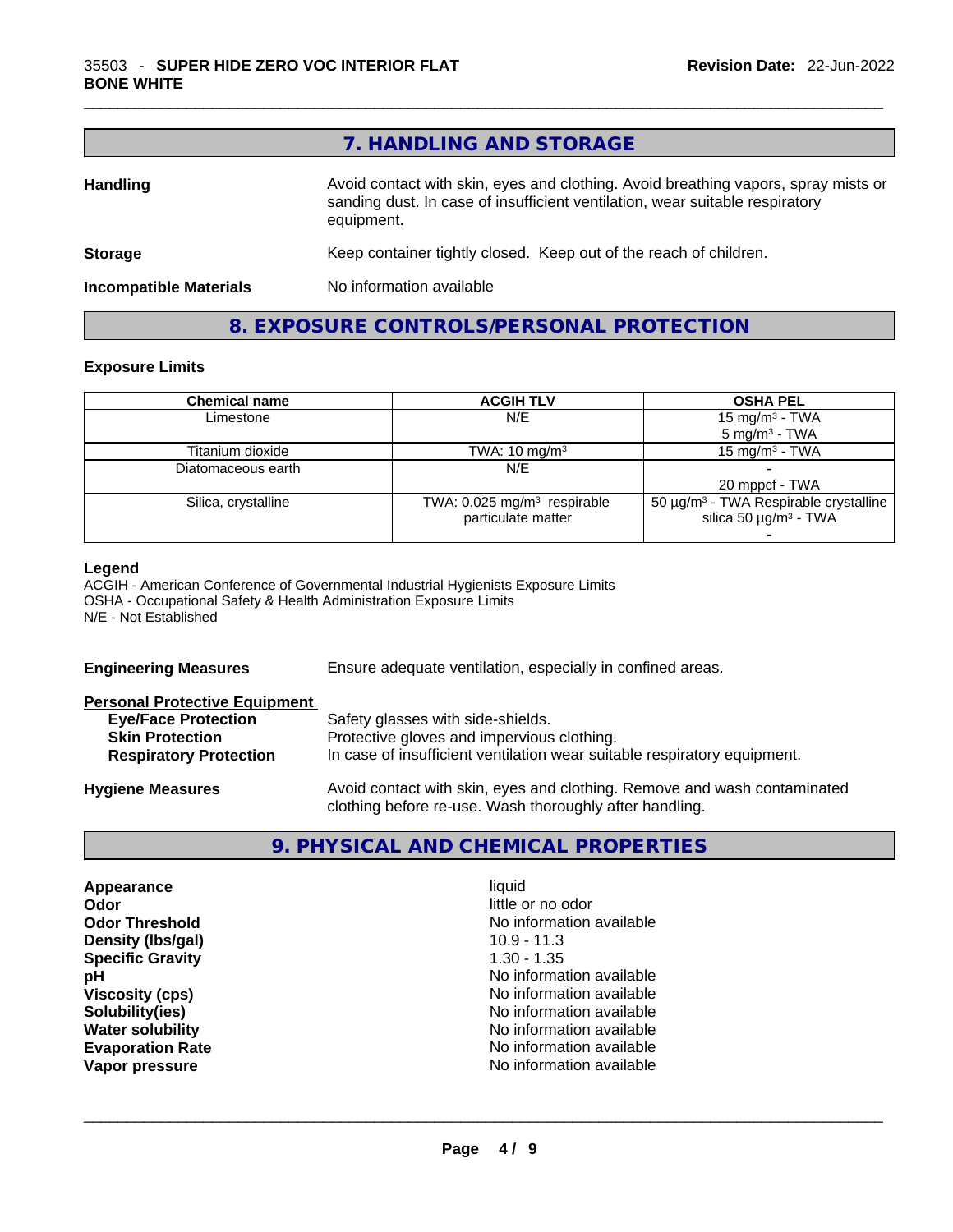| <b>Vapor density</b>                 | No information available |
|--------------------------------------|--------------------------|
| Wt. % Solids                         | $45 - 55$                |
| Vol. % Solids                        | $25 - 35$                |
| Wt. % Volatiles                      | $45 - 55$                |
| Vol. % Volatiles                     | $65 - 75$                |
| <b>VOC Regulatory Limit (g/L)</b>    | < 5                      |
| <b>Boiling Point (°F)</b>            | 212                      |
| <b>Boiling Point (°C)</b>            | 100                      |
| Freezing point (°F)                  | 32                       |
| <b>Freezing Point (°C)</b>           | 0                        |
| Flash point (°F)                     | Not applicable           |
| Flash Point (°C)                     | Not applicable           |
| <b>Method</b>                        | Not applicable           |
| Flammability (solid, gas)            | Not applicable           |
| <b>Upper flammability limit:</b>     | Not applicable           |
| Lower flammability limit:            | Not applicable           |
| <b>Autoignition Temperature (°F)</b> | No information available |
| <b>Autoignition Temperature (°C)</b> | No information available |
| Decomposition Temperature (°F)       | No information available |
| Decomposition Temperature (°C)       | No information available |
| <b>Partition coefficient</b>         | No information available |

 $\_$  ,  $\_$  ,  $\_$  ,  $\_$  ,  $\_$  ,  $\_$  ,  $\_$  ,  $\_$  ,  $\_$  ,  $\_$  ,  $\_$  ,  $\_$  ,  $\_$  ,  $\_$  ,  $\_$  ,  $\_$  ,  $\_$  ,  $\_$  ,  $\_$  ,  $\_$  ,  $\_$  ,  $\_$  ,  $\_$  ,  $\_$  ,  $\_$  ,  $\_$  ,  $\_$  ,  $\_$  ,  $\_$  ,  $\_$  ,  $\_$  ,  $\_$  ,  $\_$  ,  $\_$  ,  $\_$  ,  $\_$  ,  $\_$  ,

# **10. STABILITY AND REACTIVITY**

| <b>Reactivity</b>                         | Not Applicable                           |
|-------------------------------------------|------------------------------------------|
| <b>Chemical Stability</b>                 | Stable under normal conditions.          |
| <b>Conditions to avoid</b>                | Prevent from freezing.                   |
| <b>Incompatible Materials</b>             | No materials to be especially mentioned. |
| <b>Hazardous Decomposition Products</b>   | None under normal use.                   |
| <b>Possibility of hazardous reactions</b> | None under normal conditions of use.     |

**11. TOXICOLOGICAL INFORMATION** 

|--|

#### **Information on likely routes of exposure**

**Principal Routes of Exposure** Eye contact, skin contact and inhalation.

**Acute Toxicity** 

**Product Information** No information available

#### **Symptoms related to the physical,chemical and toxicological characteristics**

**Symptoms** No information available **Note that the set of the set of the set of the set of the set of the set of the set of the set of the set of the set of the set of the set of the set of the set of the set of the set of**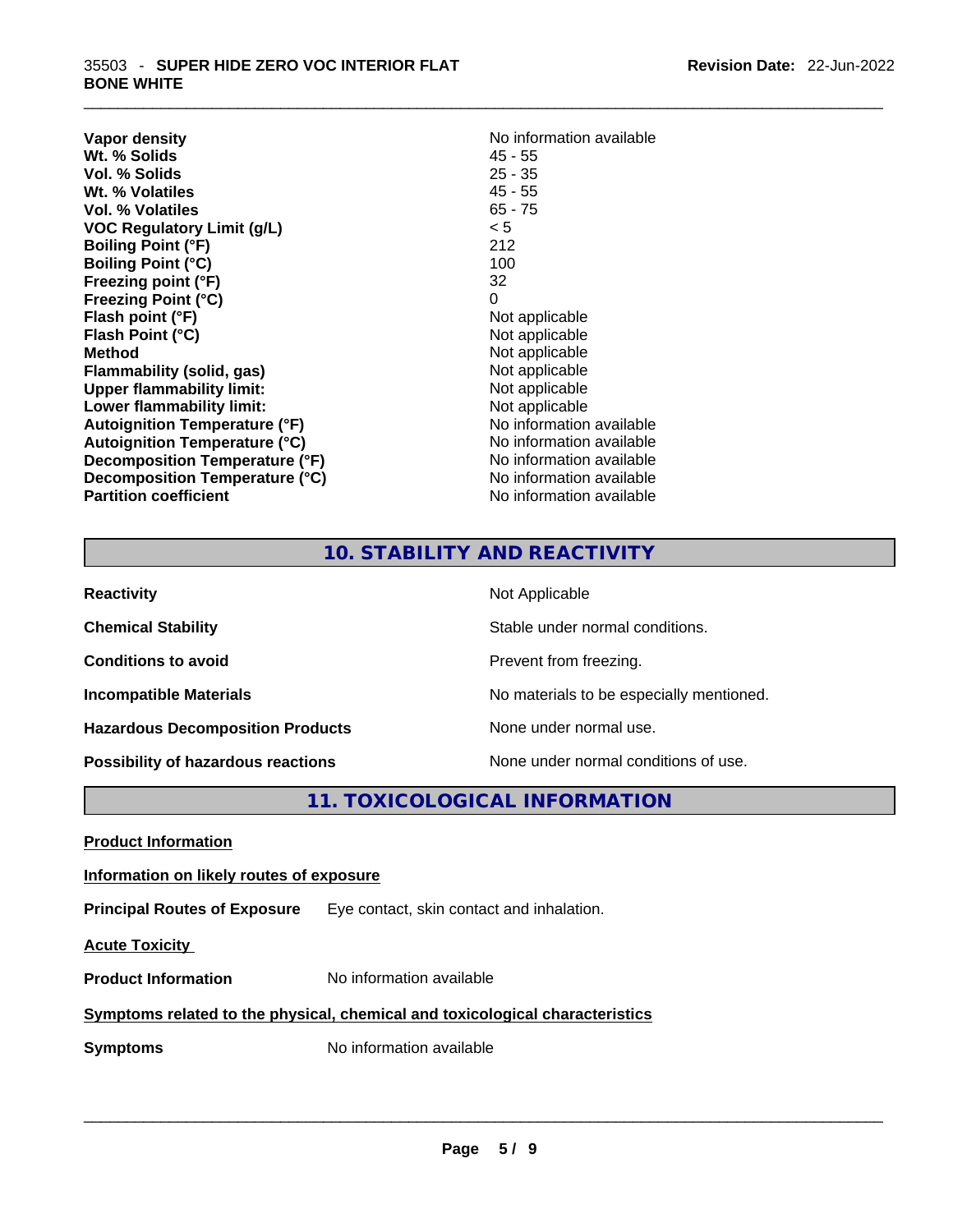#### **Delayed and immediate effects as well as chronic effects from short and long-term exposure**

| Eye contact                     | May cause slight irritation.                                                      |
|---------------------------------|-----------------------------------------------------------------------------------|
| <b>Skin contact</b>             | Substance may cause slight skin irritation. Prolonged or repeated contact may dry |
|                                 | skin and cause irritation.                                                        |
| <b>Inhalation</b>               | May cause irritation of respiratory tract.                                        |
| Ingestion                       | Ingestion may cause gastrointestinal irritation, nausea, vomiting and diarrhea.   |
| <b>Sensitization</b>            | No information available                                                          |
| <b>Neurological Effects</b>     | No information available.                                                         |
| <b>Mutagenic Effects</b>        | No information available.                                                         |
| <b>Reproductive Effects</b>     | No information available.                                                         |
| <b>Developmental Effects</b>    | No information available.                                                         |
| <b>Target organ effects</b>     | No information available.                                                         |
| <b>STOT - single exposure</b>   | No information available.                                                         |
| <b>STOT - repeated exposure</b> | Causes damage to organs through prolonged or repeated exposure if inhaled.        |
| Other adverse effects           | No information available.                                                         |
| <b>Aspiration Hazard</b>        | No information available                                                          |
|                                 |                                                                                   |

 $\_$  ,  $\_$  ,  $\_$  ,  $\_$  ,  $\_$  ,  $\_$  ,  $\_$  ,  $\_$  ,  $\_$  ,  $\_$  ,  $\_$  ,  $\_$  ,  $\_$  ,  $\_$  ,  $\_$  ,  $\_$  ,  $\_$  ,  $\_$  ,  $\_$  ,  $\_$  ,  $\_$  ,  $\_$  ,  $\_$  ,  $\_$  ,  $\_$  ,  $\_$  ,  $\_$  ,  $\_$  ,  $\_$  ,  $\_$  ,  $\_$  ,  $\_$  ,  $\_$  ,  $\_$  ,  $\_$  ,  $\_$  ,  $\_$  ,

#### **Numerical measures of toxicity**

**The following values are calculated based on chapter 3.1 of the GHS document**

| <b>ATEmix (oral)</b>   | 21461 mg/kg  |
|------------------------|--------------|
| <b>ATEmix (dermal)</b> | 141811 mg/kg |

#### **Component Information**

| Chemical name                  | Oral LD50             | Dermal LD50              | Inhalation LC50          |
|--------------------------------|-----------------------|--------------------------|--------------------------|
| Titanium dioxide<br>13463-67-7 | $> 10000$ mg/kg (Rat) |                          |                          |
| Kaolin, calcined<br>92704-41-1 | $>$ 2000 mg/kg (Rat)  | $\overline{\phantom{0}}$ | $\overline{\phantom{0}}$ |

#### **Chronic Toxicity**

#### **Carcinogenicity**

*The information below indicates whether each agency has listed any ingredient as a carcinogen:.* 

| <b>Chemical name</b> | <b>IARC</b>          | <b>NTP</b>  | <b>OSHA</b> |
|----------------------|----------------------|-------------|-------------|
|                      | 2B - Possible Human  |             | Listed      |
| Titanium dioxide     | Carcinogen           |             |             |
|                      | 1 - Human Carcinogen | Known Human | Listed      |
| Silica, crystalline  |                      | Carcinogen  |             |

• Crystalline Silica has been determined to be carcinogenic to humans by IARC (1) when in respirable form. Risk of cancer depends on duration and level of inhalation exposure to spray mist or dust from sanding the dried paint.

• Although IARC has classified titanium dioxide as possibly carcinogenic to humans (2B), their summary concludes: "No significant exposure to titanium dioxide is thought to occur during the use of products in which titanium dioxide is bound to other materials, such as paint."

#### **Legend**

IARC - International Agency for Research on Cancer NTP - National Toxicity Program OSHA - Occupational Safety & Health Administration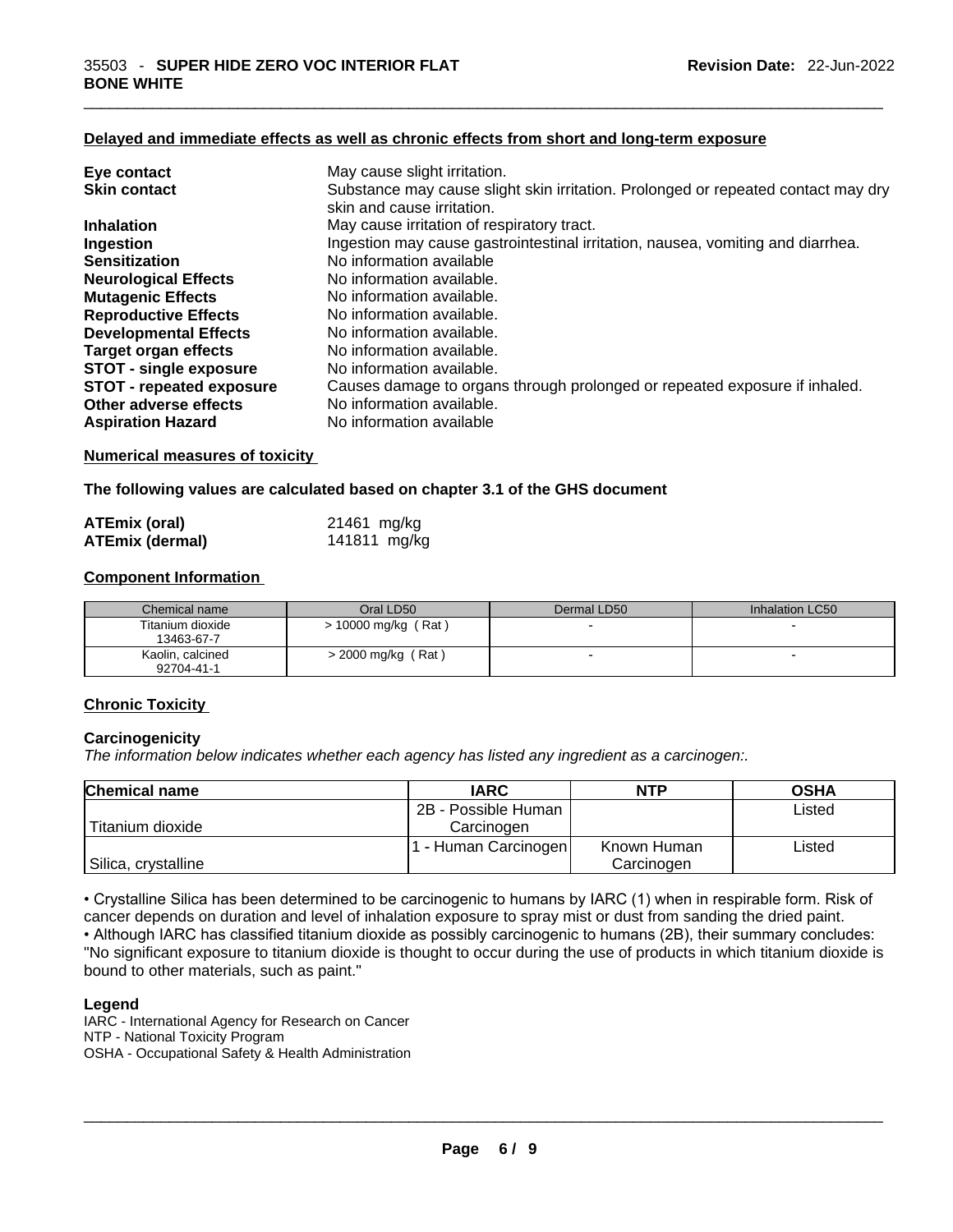# **12. ECOLOGICAL INFORMATION**

 $\_$  ,  $\_$  ,  $\_$  ,  $\_$  ,  $\_$  ,  $\_$  ,  $\_$  ,  $\_$  ,  $\_$  ,  $\_$  ,  $\_$  ,  $\_$  ,  $\_$  ,  $\_$  ,  $\_$  ,  $\_$  ,  $\_$  ,  $\_$  ,  $\_$  ,  $\_$  ,  $\_$  ,  $\_$  ,  $\_$  ,  $\_$  ,  $\_$  ,  $\_$  ,  $\_$  ,  $\_$  ,  $\_$  ,  $\_$  ,  $\_$  ,  $\_$  ,  $\_$  ,  $\_$  ,  $\_$  ,  $\_$  ,  $\_$  ,

#### **Ecotoxicity Effects**

The environmental impact of this product has not been fully investigated.

### **Product Information**

#### **Acute Toxicity to Fish**

No information available

#### **Acute Toxicity to Aquatic Invertebrates**

No information available

#### **Acute Toxicity to Aquatic Plants**

No information available

#### **Persistence / Degradability**

No information available.

#### **Bioaccumulation**

No information available.

#### **Mobility in Environmental Media**

No information available.

#### **Ozone**

No information available

### **Component Information**

#### **Acute Toxicity to Fish**

Titanium dioxide  $LC50:$  > 1000 mg/L (Fathead Minnow - 96 hr.)

#### **Acute Toxicity to Aquatic Invertebrates**

No information available

#### **Acute Toxicity to Aquatic Plants**

No information available

# **13. DISPOSAL CONSIDERATIONS**

#### **Waste Disposal Method** Dispose of in accordance with federal, state, and local regulations. Local requirements may vary, consult your sanitation department or state-designated environmental protection agency for more disposal options.

# **14. TRANSPORT INFORMATION**

**DOT** Not regulated  $\blacksquare$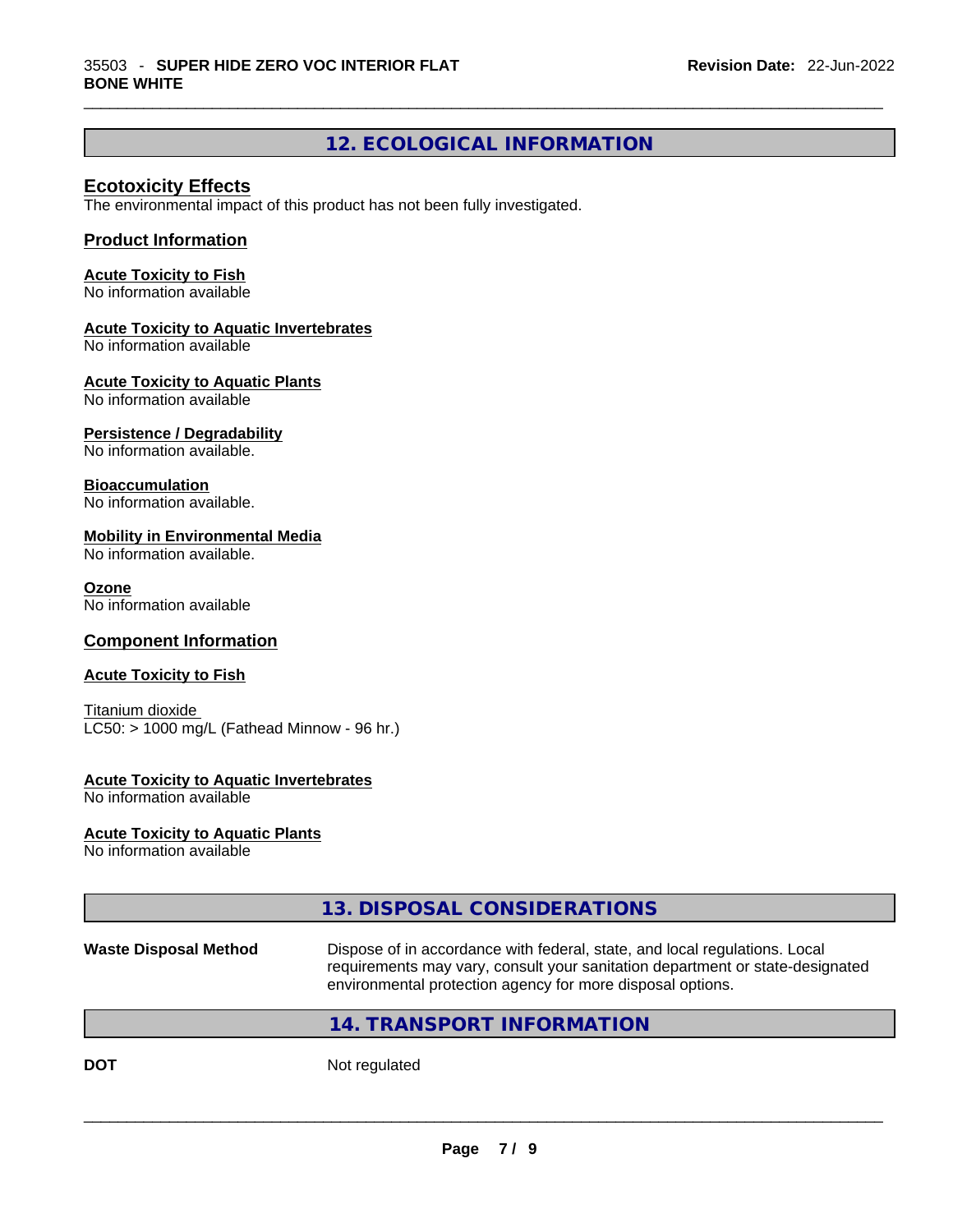| <b>ICAO/IATA</b>                                 | Not regulated                                                                                                                        |
|--------------------------------------------------|--------------------------------------------------------------------------------------------------------------------------------------|
| <b>IMDG/IMO</b>                                  | Not regulated                                                                                                                        |
|                                                  | <b>15. REGULATORY INFORMATION</b>                                                                                                    |
| <b>International Inventories</b>                 |                                                                                                                                      |
| <b>TSCA: United States</b><br><b>DSL: Canada</b> | Yes - All components are listed or exempt.<br>No - Not all of the components are listed.<br>One or more component is listed on NDSL. |

 $\_$  ,  $\_$  ,  $\_$  ,  $\_$  ,  $\_$  ,  $\_$  ,  $\_$  ,  $\_$  ,  $\_$  ,  $\_$  ,  $\_$  ,  $\_$  ,  $\_$  ,  $\_$  ,  $\_$  ,  $\_$  ,  $\_$  ,  $\_$  ,  $\_$  ,  $\_$  ,  $\_$  ,  $\_$  ,  $\_$  ,  $\_$  ,  $\_$  ,  $\_$  ,  $\_$  ,  $\_$  ,  $\_$  ,  $\_$  ,  $\_$  ,  $\_$  ,  $\_$  ,  $\_$  ,  $\_$  ,  $\_$  ,  $\_$  ,

# **Federal Regulations**

| SARA 311/312 hazardous categorization |     |  |
|---------------------------------------|-----|--|
| Acute health hazard                   | Nο  |  |
| <b>Chronic Health Hazard</b>          | Yes |  |
| Fire hazard                           | No  |  |
| Sudden release of pressure hazard     | Nο  |  |
| <b>Reactive Hazard</b>                | No  |  |

#### **SARA 313**

Section 313 of Title III of the Superfund Amendments and Reauthorization Act of 1986 (SARA). This product contains a chemical or chemicals which are subject to the reporting requirements of the Act and Title 40 of the Code of Federal Regulations, Part 372:

*None*

#### **Clean Air Act,Section 112 Hazardous Air Pollutants (HAPs) (see 40 CFR 61)**

This product contains the following HAPs:

*None*

#### **US State Regulations**

#### **California Proposition 65**

**WARNING:** This product can expose you to chemicals including Titanium dioxide, which are known to the State of California to cause cancer, and Toluene which are known to the State of California to cause birth defects or other reproductive harm. For more information go to www.P65Warnings.ca.gov

#### **State Right-to-Know**

| Chemic<br>$ -$<br>'iallit<br>. | <b>Massachusetts</b><br>mon | New<br>Jersev | aauluania<br>'dilla |
|--------------------------------|-----------------------------|---------------|---------------------|
| .imestone                      |                             |               |                     |